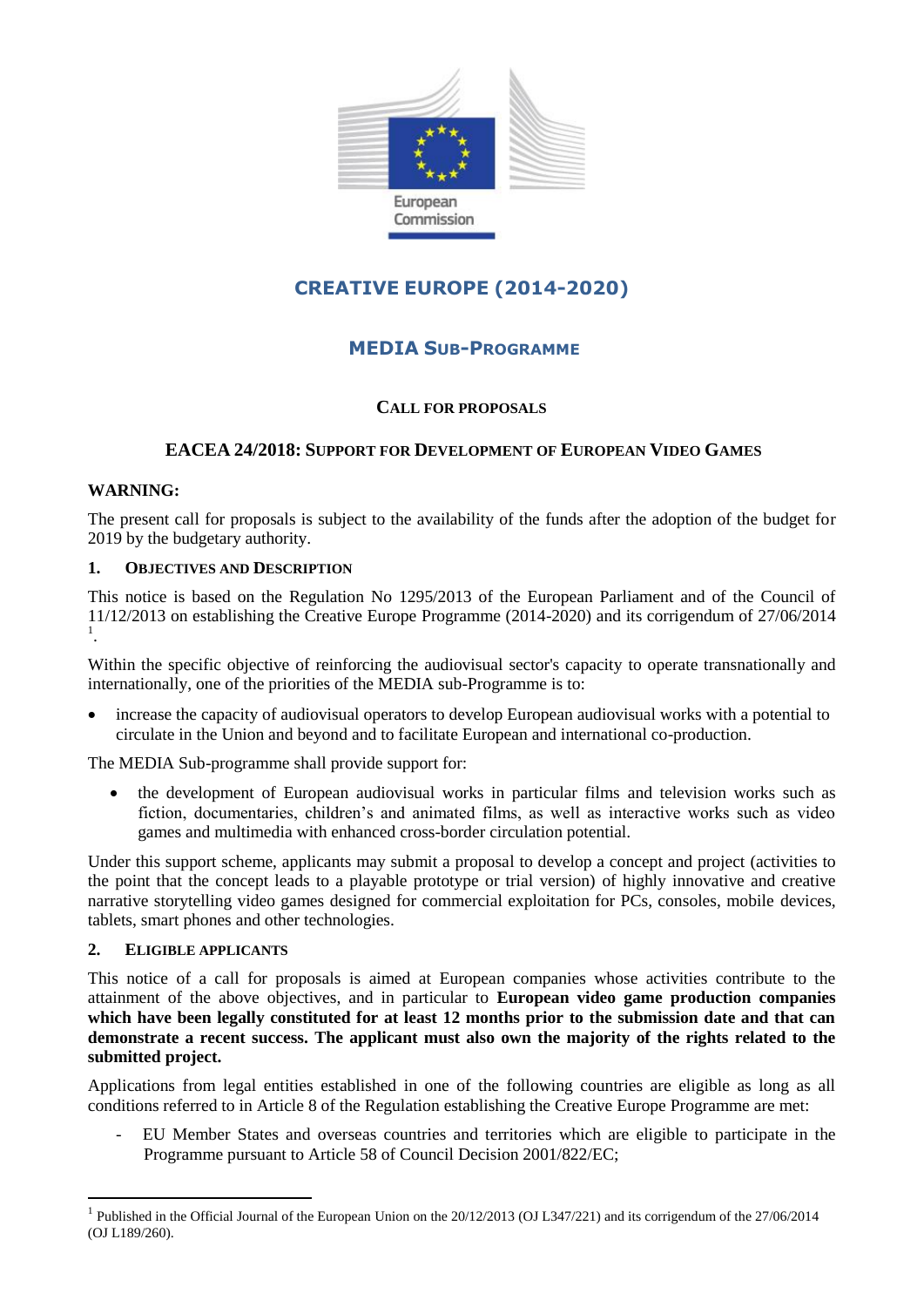- Acceding countries, candidate countries and potential candidates benefiting from a pre- accession strategy, in accordance with the general principles and general terms and conditions for the participation of those countries in Union programmes established in the respective Framework Agreements, Association Council Decisions or similar agreements;
- EFTA countries which are members of the EEA, in accordance with the provisions of the EEA Agreement;
- The Swiss Confederation, on the basis of a bilateral agreement to be concluded with that country;
- Countries covered by the European Neighbourhood Policy in accordance with the procedures established with those countries following the framework agreements providing for their participation in European Union programmes;

The Programme shall also be open for bilateral or multilateral cooperation actions targeted at selected countries or regions on the basis of additional appropriations paid by, and specific arrangements to be agreed upon with, those countries or regions.

The Programme shall permit cooperation and joint actions with countries not participating in the Programme and with international organisations which are active in the cultural and creative sectors such as UNESCO, the Council of Europe, the Organisation for Economic Cooperation and Development or the World Intellectual Property Organisation on the basis of joint contributions for the realisation of the Programme's objectives.

Proposals from applicants in non EU countries may be selected, provided that, on the date of the award decision, agreements have been signed setting out the arrangements for the participation of those countries in the programme established by the Regulation referred to above.

# **3. ELIGIBLE ACTIVITIES**

**Only the activities relating to the development phase for the following projects are eligible:** Narrative storytelling video games regardless of platform or expected distribution method. The story must be told or shown throughout the whole game (in-game storytelling) and not only as an introduction or an ending to the game. In all cases the video game must be intended for commercial exploitation.

## **The production phase (see definition) of the submitted project must not be scheduled to start before 8 months after the date of submission of the application.**

# **4. ELIGIBLE APPLICATIONS**

Applicants may submit only one application in the frame of this call for proposals.

Applications requesting a financial contribution of less than EUR 10.000 are ineligible.

The duration of the project is until 36 months from the start date of the action.

#### **5. AWARD CRITERIA**

Points will be allocated out of a total of 100 on the basis of the following weighting:

Quality of the content and activities (30 points)

 Quality of the content, the storytelling of the project and originality of the concept against existing works

Innovative character of the project (20 points)

 Innovation i.e. the extent to which the project pushes the boundaries of the existing offer proposing "cutting edge" techniques and content

Relevance and European added-value (20 points)

 The development strategy and potential for European/international exploitation (including management of IP rights)

Dissemination of project results (20 points)

 The distribution, communication and marketing strategy and suitability for the target audience including accessibility features

Impact and sustainability (10 points)

The financing strategy for the development and production and the feasibility potential of the project